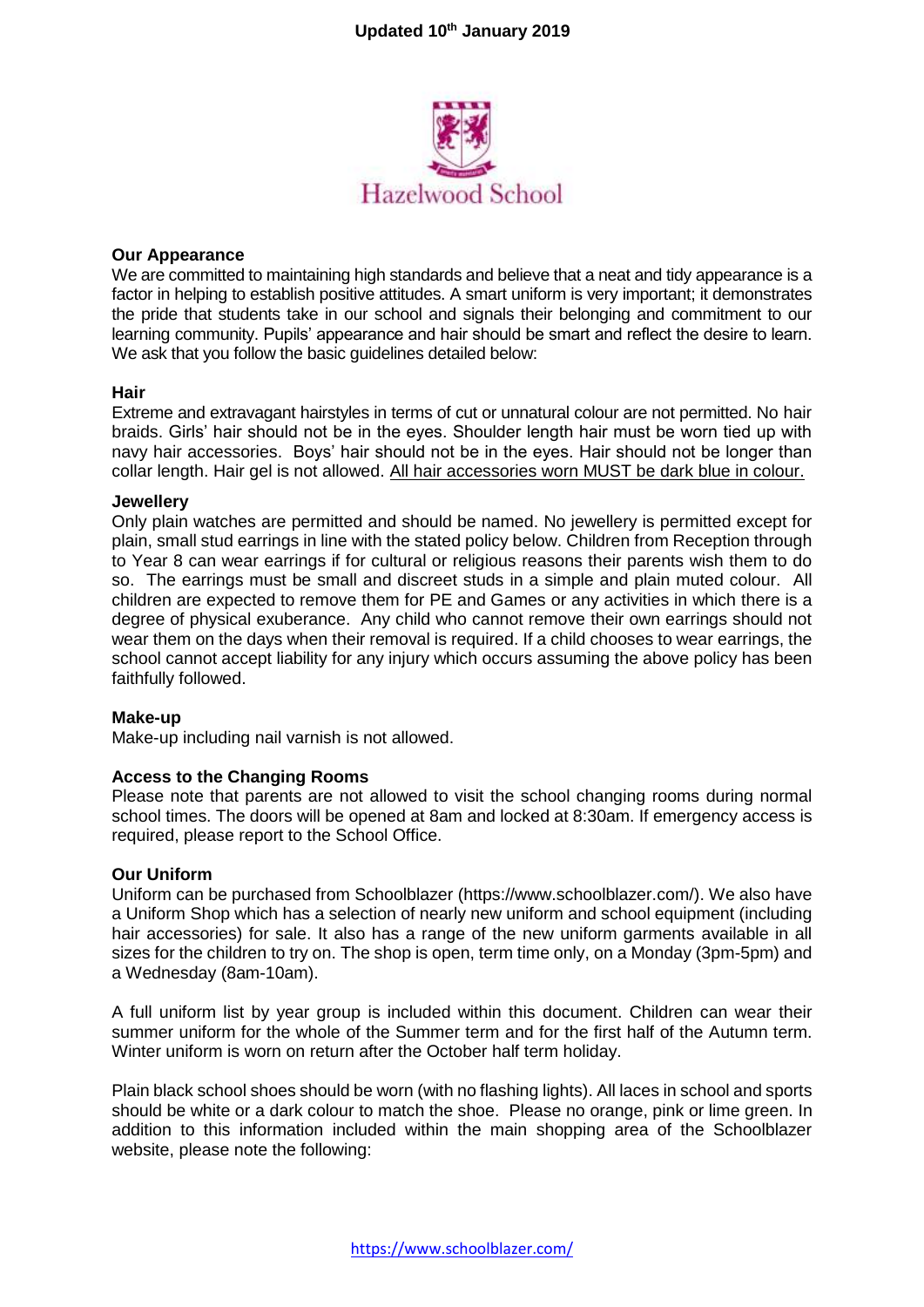| Item                                           | <b>Skylarks</b> | <b>Reception</b> | $Y$ 1-2<br>boys             | $Y$ 1-2<br>girls            | $Y$ 3-8<br>boys     | $Y$ 3-8<br>girls                        |
|------------------------------------------------|-----------------|------------------|-----------------------------|-----------------------------|---------------------|-----------------------------------------|
| <b>Towel</b>                                   | <b>No</b>       | <b>No</b>        | Yes                         | Yes                         | Yes                 | Yes                                     |
| Comb                                           | <b>No</b>       | <b>No</b>        | Yes                         | Yes                         | Yes                 | Yes                                     |
| Black slip-on or<br>Velcro indoor<br>plimsolls | <b>No</b>       | <b>No</b>        | Yes                         | Yes                         | <b>No</b>           | <b>No</b>                               |
| Indoor plimsolls<br>or trainers                | <b>No</b>       | <b>No</b>        | <b>No</b><br>(see<br>above) | <b>No</b><br>(see<br>above) | Yes<br>(trainers)   | Yes<br>(trainers)                       |
| <b>Trainers for</b><br>outdoors                | Yes             | Yes              | Yes                         | Yes                         | Yes                 | Yes                                     |
| <b>Football boots</b>                          | <b>No</b>       | <b>No</b>        | <b>No</b>                   | <b>No</b>                   | Yes                 | Recommended<br>(lacrosse and<br>hockey) |
| Own named<br>rucksack for<br>swimming kit      | Yes             | Yes              | Yes                         | Yes                         | Yes (Y4<br>upwards) | Yes                                     |
| Mouthguard                                     | <b>No</b>       | <b>No</b>        | <b>No</b>                   | No <sup>'</sup>             | Yes                 | Yes                                     |
| <b>Shin Pads</b>                               | <b>No</b>       | <b>No</b>        | <b>No</b>                   | <b>No</b>                   | Yes                 | Yes                                     |
| <b>Long Navy Sports</b><br><b>Socks</b>        | <b>No</b>       | <b>No</b>        | Yes                         | Yes                         | Yes                 | Yes                                     |
| Wellies                                        | Yes             | Yes              | <b>No</b>                   | <b>No</b>                   | <b>No</b>           | <b>No</b>                               |

# **IMPORTANT: Additional kit required to be on site at all times**

## **Uniform for Early Years and Oak Reception**

Children from Skylarks upwards wear a uniform – a tracksuit and polo shirt for Skylarks and Oak wear an adjusted summer uniform with a blazer in the summer term only (please note the blazer does not need to be worn by Oak in the first part of the Autumn term). Robins also have the option to purchase the tracksuit and polo shirts. Please sew large loops on the tracksuits, blazers and coats etc as it will be easier for the children to hang them on their pegs.

All children will need a warm coat, hat and gloves in the winter (regulation school coat, hat and scarf for Oak), a sun hat for the summer and wellies and waterproofs as your children will be using their fantastic outdoor areas all year round and not just when it is sunny!!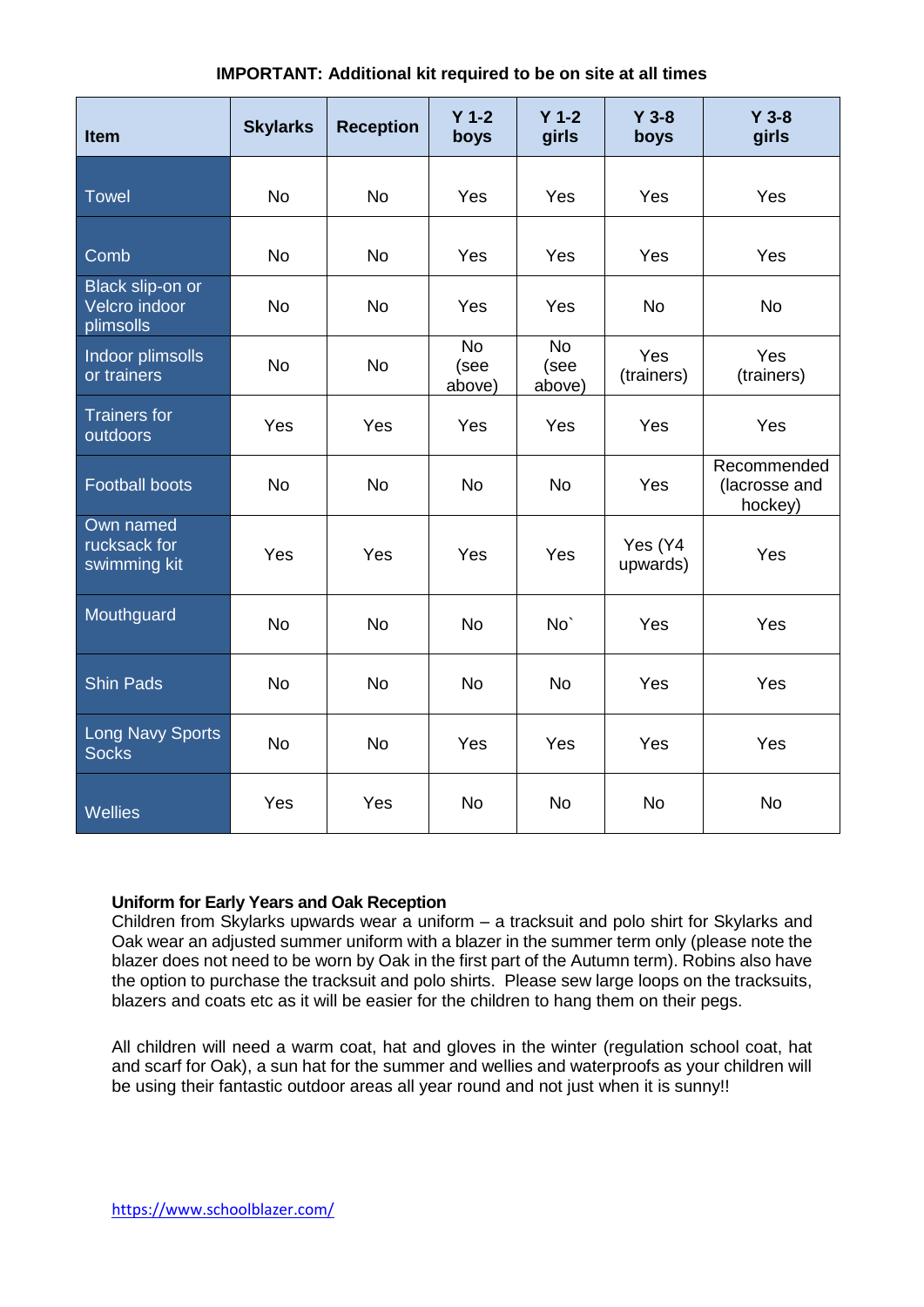## **Lost Property**

We encourage pupils to take responsibility for their possessions and to respect the property of others. Parents are requested to support their children in this process by clearly labelling all items that come into School.

At The Nursery and Early Years site parents should, in the first instance, go to your child's room in search of any mislaid items and speak to the Room Leader/Teacher.

Any clothing found astray in the Prep School is put in the lost property bins outside the sports hall changing rooms, in the basket provided in the locker area in the main building, in the box provided in the Chestnut building foyer. Other lost property is taken to the School Office. Children should be encouraged to look in these containers for lost property. Parents can ask the School Office for assistance.

At the end of each term all lost property baskets are checked and named lost property is returned to the child's peg or locker. Unnamed lost property is put on display in the dining hall for parents to view on the last day of term after which unclaimed property is donated to charity.

#### **Labelling your uniform (Years 1-8)**

Children do lose things and it makes it much easier to return lost property if a child's name is clearly displayed. All items of uniform must be clearly labelled with cloth name tags. Schoolblazer offers the facility to have newly ordered items of uniform *internally labelled* (subject to their terms and conditions).

Sports kit requires external as well as internal labelling. Children also borrow each others' kit so it enables us to identify this quickly and return them! It is the parents' responsibility to get this done prior to the start of the school term. Guidance on where to name each individual item of sports kit is shown at the end of this document. A link is also included for ordering name tags. The label background should be **navy** with the type in **magenta**. The link is http://www.easy2name.com/product.htm?product=sew-on-id-tags

# **Robins Girl/Boy (Optional)**

| <b>Item</b>             | <b>Summer</b>   | Winter          |
|-------------------------|-----------------|-----------------|
| Navy sweatshirt/joggers | <b>Optional</b> | <b>Optional</b> |
| <b>Navy shorts</b>      | <b>Optional</b> | <b>Optional</b> |
| <b>Blue Poloshirt</b>   | <b>Optional</b> | <b>Optional</b> |

## **Skylarks Girl/Boy**

| <b>Item</b>            | <b>Summer</b>   | <b>Winter</b> |
|------------------------|-----------------|---------------|
| <b>Navy sweatshirt</b> | <b>Yes</b>      | <b>Yes</b>    |
| <b>Navy joggers</b>    | <b>Optional</b> | <b>Yes</b>    |
| <b>Navy shorts</b>     | <b>Yes</b>      | <b>No</b>     |
| <b>Blue Poloshirt</b>  | <b>Yes</b>      | <b>Yes</b>    |
| School book bag        | <b>Yes</b>      | <b>Yes</b>    |

Additional items required for Robins and Skylarks are: wellies, waterproof trousers, waterproof coat (warm for winter) and if swimming a hat, trunks/costume and towel in a named bag.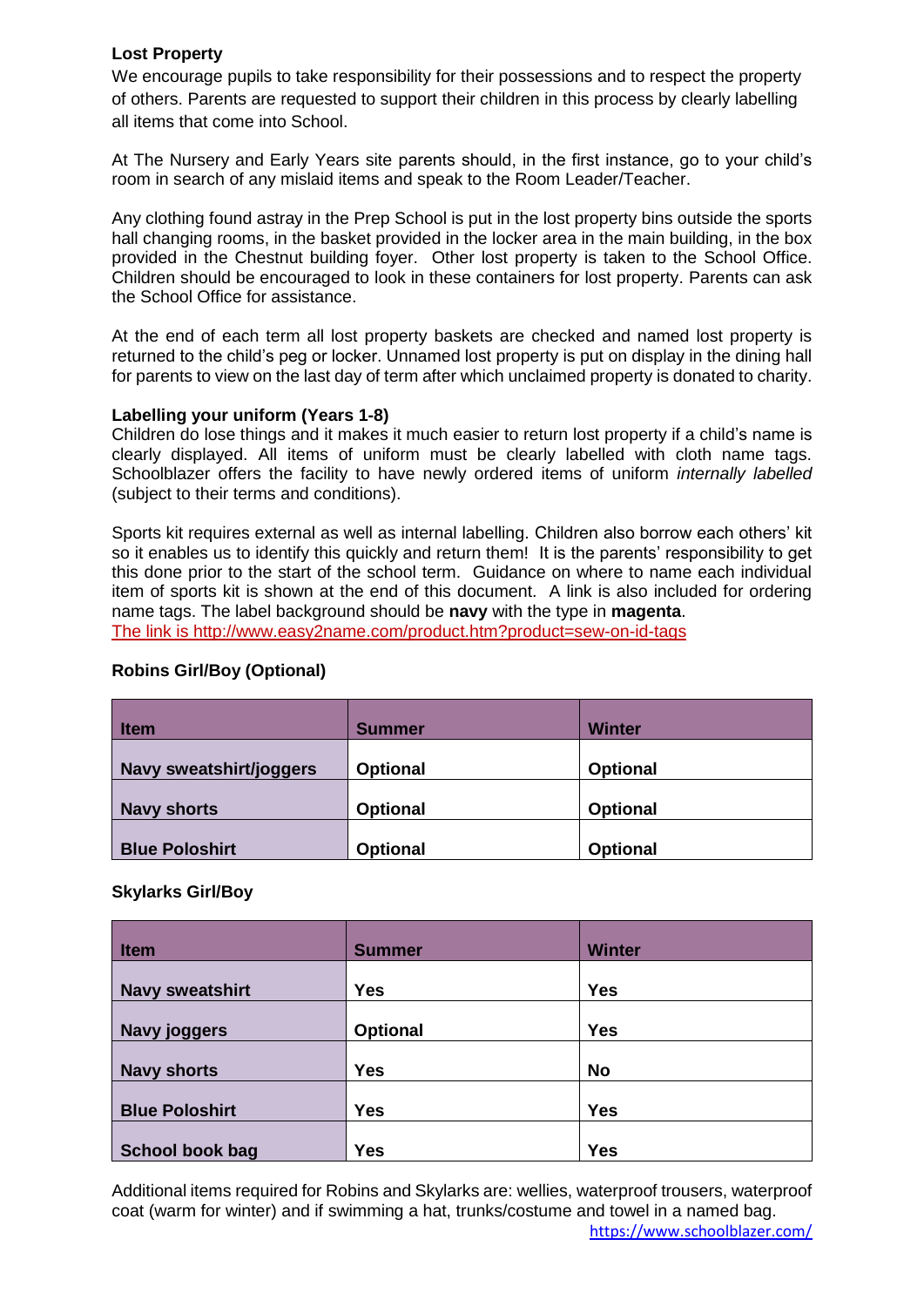# **Oak Reception Girl**

| <b>Item</b>                   | <b>Summer</b>                 | <b>Winter</b>   |
|-------------------------------|-------------------------------|-----------------|
| <b>Blazer</b>                 | Yes*                          | <b>No</b>       |
| Cardigan                      | <b>Optional with V neck</b>   | <b>No</b>       |
| V-neck jumper                 | <b>Optional with cardigan</b> | <b>No</b>       |
| <b>Summer dress</b>           | <b>Yes</b>                    | <b>No</b>       |
| <b>Blue School polo shirt</b> | <b>No</b>                     | <b>Yes</b>      |
| <b>Navy ankle socks</b>       | <b>No</b>                     | <b>Yes</b>      |
| White ankle socks             | <b>Yes</b>                    | <b>No</b>       |
| <b>Navy sweatshirt</b>        | <b>PE only</b>                | <b>Yes</b>      |
| <b>Navy joggers</b>           | PE only                       | <b>Yes</b>      |
| <b>Stormproof coat</b>        | <b>Optional</b>               | <b>Yes</b>      |
| <b>Cagoule</b>                | <b>Yes</b>                    | <b>No</b>       |
| <b>School crested beanie</b>  | <b>No</b>                     | If required     |
| <b>Navy gloves</b>            | <b>No</b>                     | If required     |
| <b>Book bag</b>               | <b>Yes</b>                    | <b>Yes</b>      |
| <b>Art overall</b>            | <b>Yes</b>                    | <b>Yes</b>      |
| White school polo shirt       | <b>Yes</b>                    | <b>Yes</b>      |
| <b>White shorts</b>           | <b>Yes</b>                    | <b>Yes</b>      |
|                               |                               |                 |
| <b>White sports socks</b>     | <b>Yes</b>                    | <b>Yes</b>      |
| School white sports cap       | <b>Yes</b>                    | <b>No</b>       |
| <b>Swimming costume</b>       | <b>Yes</b>                    | <b>Yes</b>      |
| <b>School swimming cap</b>    | <b>Yes</b>                    | <b>Yes</b>      |
| <b>Swimming goggles</b>       | <b>Optional</b>               | <b>Optional</b> |

\* summer term only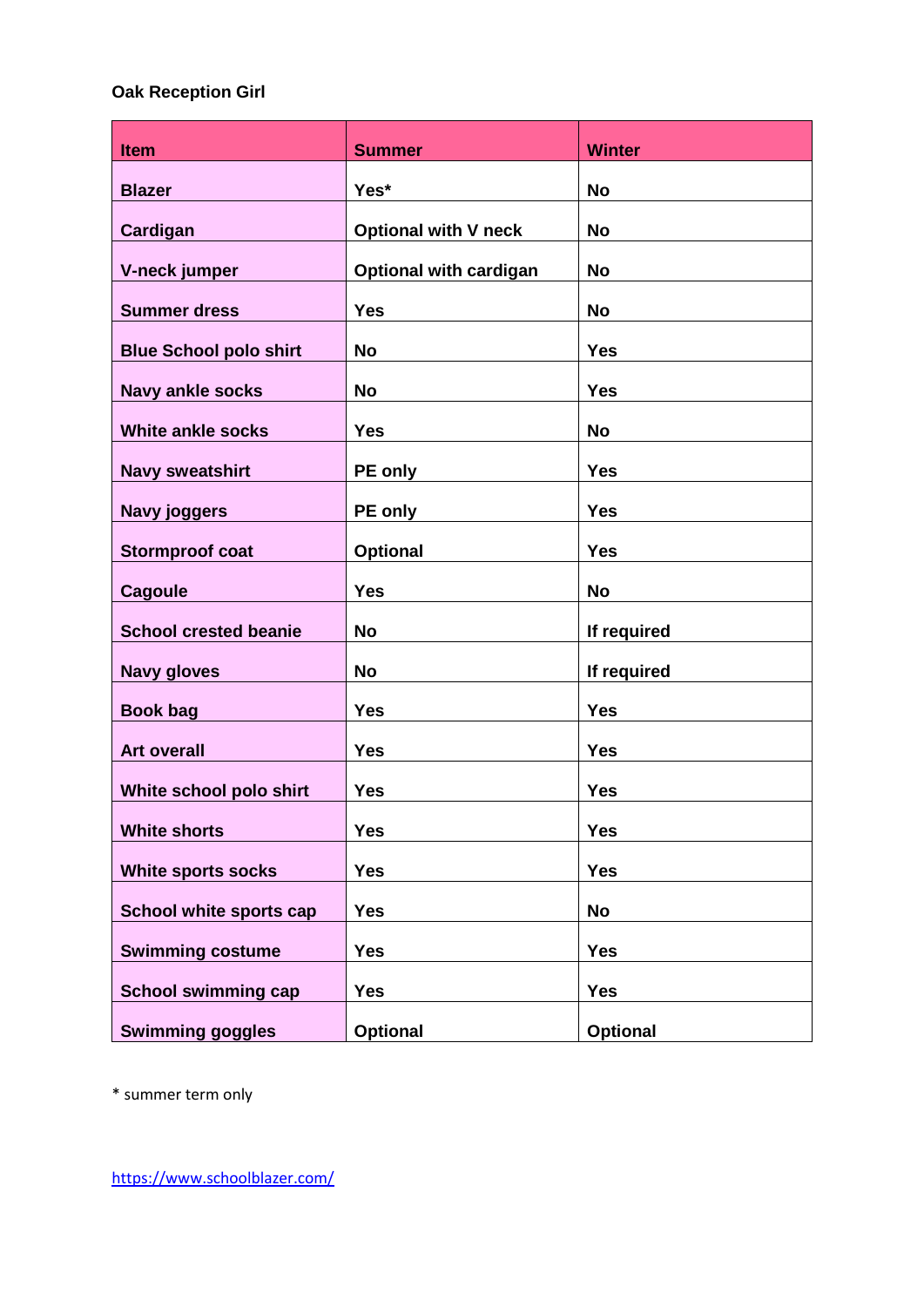# **Oak Reception Boy**

| <b>Item</b>                    | <b>Summer</b>                   | <b>Winter</b>     |
|--------------------------------|---------------------------------|-------------------|
| <b>Grey shorts</b>             | <b>Yes</b>                      | No - navy joggers |
| <b>Blazer</b>                  | Yes*                            | <b>No</b>         |
| V-neck jumper                  | <b>Optional with sleeveless</b> | <b>No</b>         |
| V-neck sleeveless jumper       | <b>Optional with V-neck</b>     | <b>No</b>         |
| <b>Blue School polo shirt</b>  | <b>Yes</b>                      | <b>Yes</b>        |
| <b>Navy ankle socks</b>        | <b>Yes</b>                      | <b>Yes</b>        |
| <b>Navy sweatshirt</b>         | <b>PE only</b>                  | <b>Yes</b>        |
| <b>Navy joggers</b>            | <b>PE only</b>                  | <b>Yes</b>        |
| <b>Stormproof coat</b>         | <b>Optional</b>                 | <b>Yes</b>        |
| <b>Cagoule</b>                 | <b>Yes</b>                      | <b>No</b>         |
|                                | <b>No</b>                       |                   |
| <b>School crested beanie</b>   |                                 | If required       |
| <b>Navy gloves</b>             | <b>No</b>                       | If required       |
| <b>Book bag</b>                | <b>Yes</b>                      | <b>Yes</b>        |
| <b>Art overall</b>             | <b>Yes</b>                      | <b>Yes</b>        |
| White school polo shirt        | <b>Yes</b>                      | <b>Yes</b>        |
| <b>White shorts</b>            | <b>Yes</b>                      | <b>Yes</b>        |
| <b>White sports socks</b>      | <b>Yes</b>                      | <b>Yes</b>        |
| <b>School white sports cap</b> | <b>Yes</b>                      | <b>No</b>         |
| <b>Navy swim jammers</b>       | <b>Yes</b>                      | <b>Yes</b>        |
| <b>School swimming cap</b>     | <b>Yes</b>                      | <b>Yes</b>        |
| <b>Swimming goggles</b>        | <b>Optional</b>                 | <b>Optional</b>   |

\* summer term only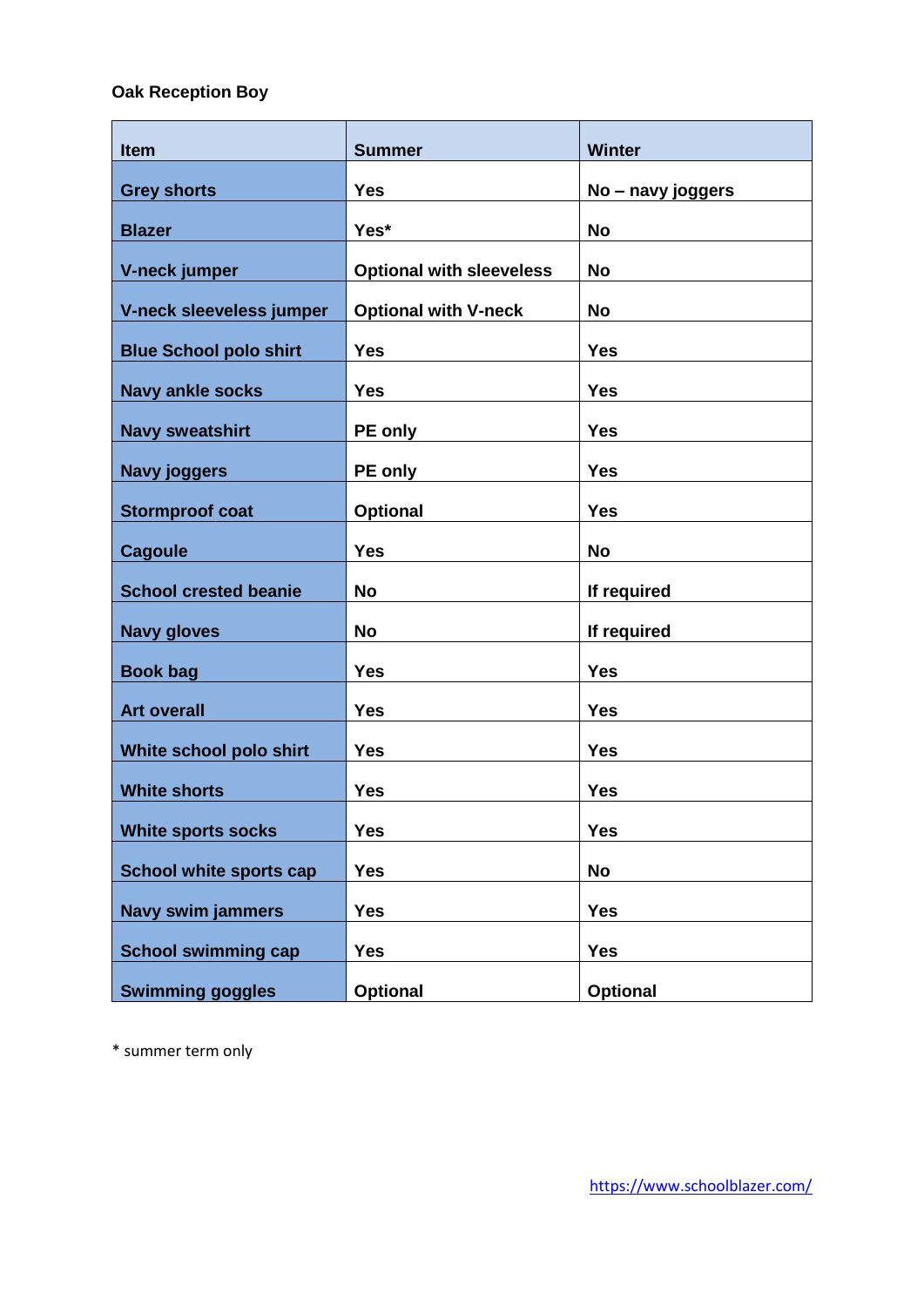| <b>Item</b>                  | <b>Summer</b>                 | <b>Winter</b>                 |
|------------------------------|-------------------------------|-------------------------------|
| <b>Pinafore</b>              | N/a                           | <b>Yes</b>                    |
| Polo neck jumper             | <b>No</b>                     | <b>Yes</b>                    |
| <b>Blazer</b>                | <b>Yes</b>                    | <b>No</b>                     |
| Cardigan                     | <b>Optional with V neck</b>   | <b>Optional with V neck</b>   |
| V-neck jumper                | <b>Optional with cardigan</b> | <b>Optional with cardigan</b> |
| <b>Summer dress</b>          | <b>Yes</b>                    | <b>No</b>                     |
| <b>Navy socks</b>            | No                            | <b>Yes</b>                    |
| <b>Navy tights</b>           | <b>No</b>                     | <b>Optional with socks</b>    |
| White ankle socks            | <b>Yes</b>                    | <b>No</b>                     |
| <b>Navy sweatshirt</b>       | PE only                       | <b>PE</b> only                |
| <b>Navy joggers</b>          | PE only                       | PE only                       |
| <b>Stormproof coat</b>       | <b>Optional</b>               | <b>Yes</b>                    |
| <b>Cagoule</b>               | Recommended                   | <b>Optional</b>               |
| <b>School crested beanie</b> | <b>No</b>                     | If required                   |
| <b>Navy gloves</b>           | <b>No</b>                     | If required                   |
| <b>School scarf</b>          | <b>No</b>                     | If required                   |
| <b>Book bag</b>              | <b>Yes</b>                    | <b>Yes</b>                    |
| <b>Art overall</b>           | <b>Yes</b>                    | <b>Yes</b>                    |
| <b>House t-shirt</b>         | <b>Yes</b>                    | <b>Yes</b>                    |
| White polo shirt             | <b>Yes</b>                    | <b>Yes</b>                    |
| <b>White shorts</b>          | <b>Yes</b>                    | <b>Yes</b>                    |
| <b>White sports socks</b>    | <b>Yes</b>                    | <b>Yes</b>                    |
| School white sports cap      | <b>Yes</b>                    | <b>No</b>                     |
| <b>Swimming costume</b>      | <b>Yes</b>                    | <b>Yes</b>                    |
| <b>School swimming cap</b>   | <b>Yes</b>                    | <b>Yes</b>                    |
| <b>Swimming goggles</b>      | <b>Optional</b>               | <b>Optional</b>               |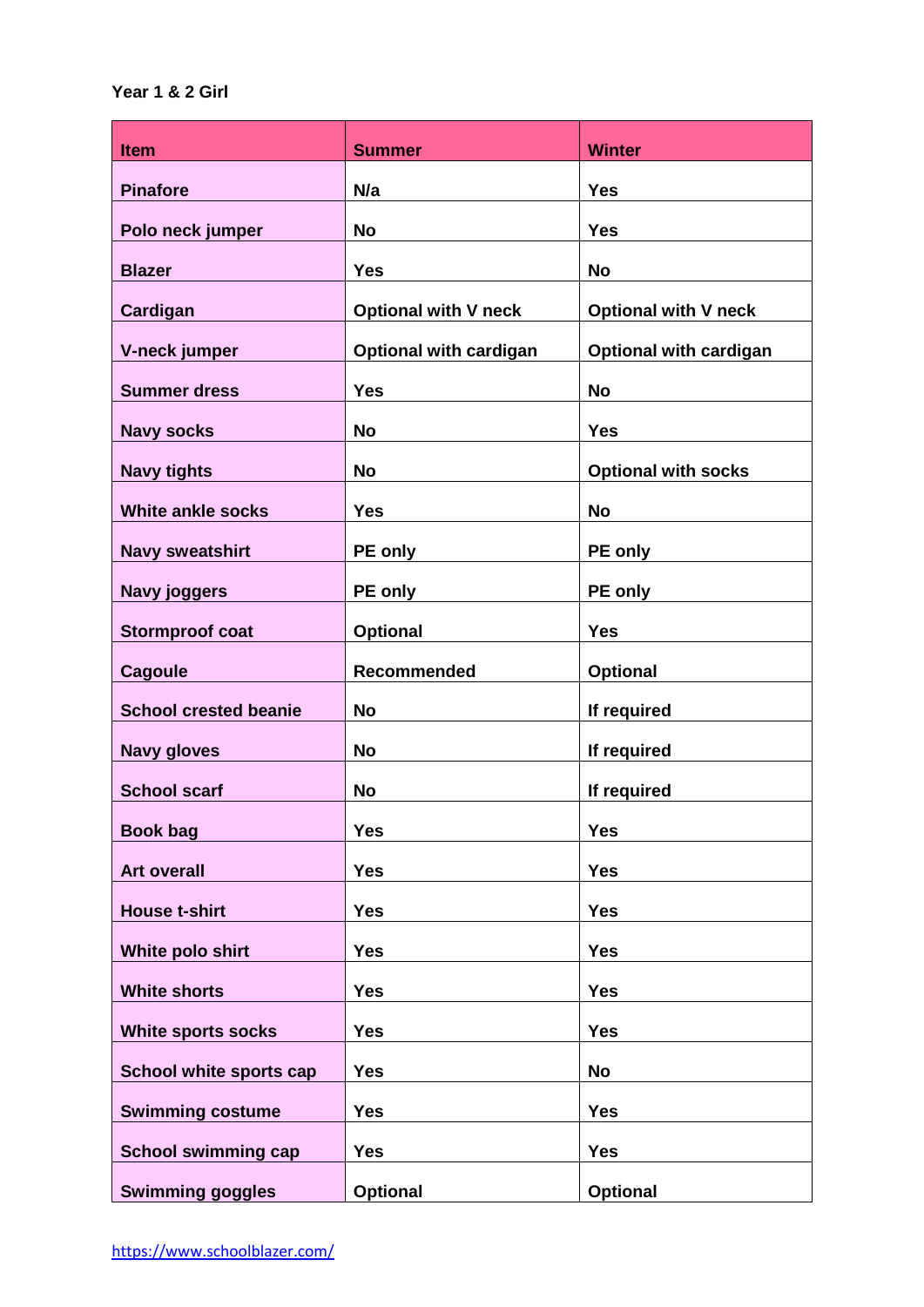| <b>Item</b>                     | <b>Summer</b>                   | <b>Winter</b>                   |
|---------------------------------|---------------------------------|---------------------------------|
| <b>Grey shorts</b>              | <b>Yes</b>                      | <b>Yes</b>                      |
| Polo neck jumper                | <b>No</b>                       | <b>Yes</b>                      |
| <b>Blazer</b>                   | <b>Yes</b>                      | <b>No</b>                       |
| V-neck jumper                   | <b>Optional with sleeveless</b> | <b>Optional with sleeveless</b> |
| V-neck sleeveless jumper        | <b>Optional with V-neck</b>     | <b>Optional with V-neck</b>     |
| <b>Short sleeved blue shirt</b> | <b>Yes</b>                      | <b>No</b>                       |
| <b>Navy socks (long)</b>        | <b>No</b>                       | <b>Yes</b>                      |
| <b>Navy socks (ankle)</b>       | <b>Yes</b>                      | <b>No</b>                       |
| <b>Navy sweatshirt</b>          | PE only                         | PE only                         |
| <b>Navy joggers</b>             | PE only                         | PE only                         |
| <b>Stormproof coat</b>          | <b>Optional</b>                 | <b>Yes</b>                      |
| <b>Cagoule</b>                  | Recommended                     | <b>Optional</b>                 |
| <b>School crested beanie</b>    | <b>No</b>                       | If required                     |
| <b>Navy gloves</b>              | <b>No</b>                       | If required                     |
| <b>School scarf</b>             | <b>No</b>                       | If required                     |
| <b>Book bag</b>                 | <b>Yes</b>                      | <b>Yes</b>                      |
| <b>Art overall</b>              | <b>Yes</b>                      | <b>Yes</b>                      |
| <b>House t-Shirt</b>            | <b>Yes</b>                      | <b>Yes</b>                      |
| White polo shirt                | <b>Yes</b>                      | <b>Yes</b>                      |
| <b>White shorts</b>             | <b>Yes</b>                      | <b>Yes</b>                      |
| <b>White sports socks</b>       | <b>Yes</b>                      | <b>Yes</b>                      |
| School white sports cap         | <b>Yes</b>                      | <b>No</b>                       |
| <b>Navy swim jammers</b>        | <b>Yes</b>                      | <b>Yes</b>                      |
| <b>School swimming cap</b>      | <b>Yes</b>                      | <b>Yes</b>                      |
| <b>Swimming goggles</b>         | Optional                        | <b>Optional</b>                 |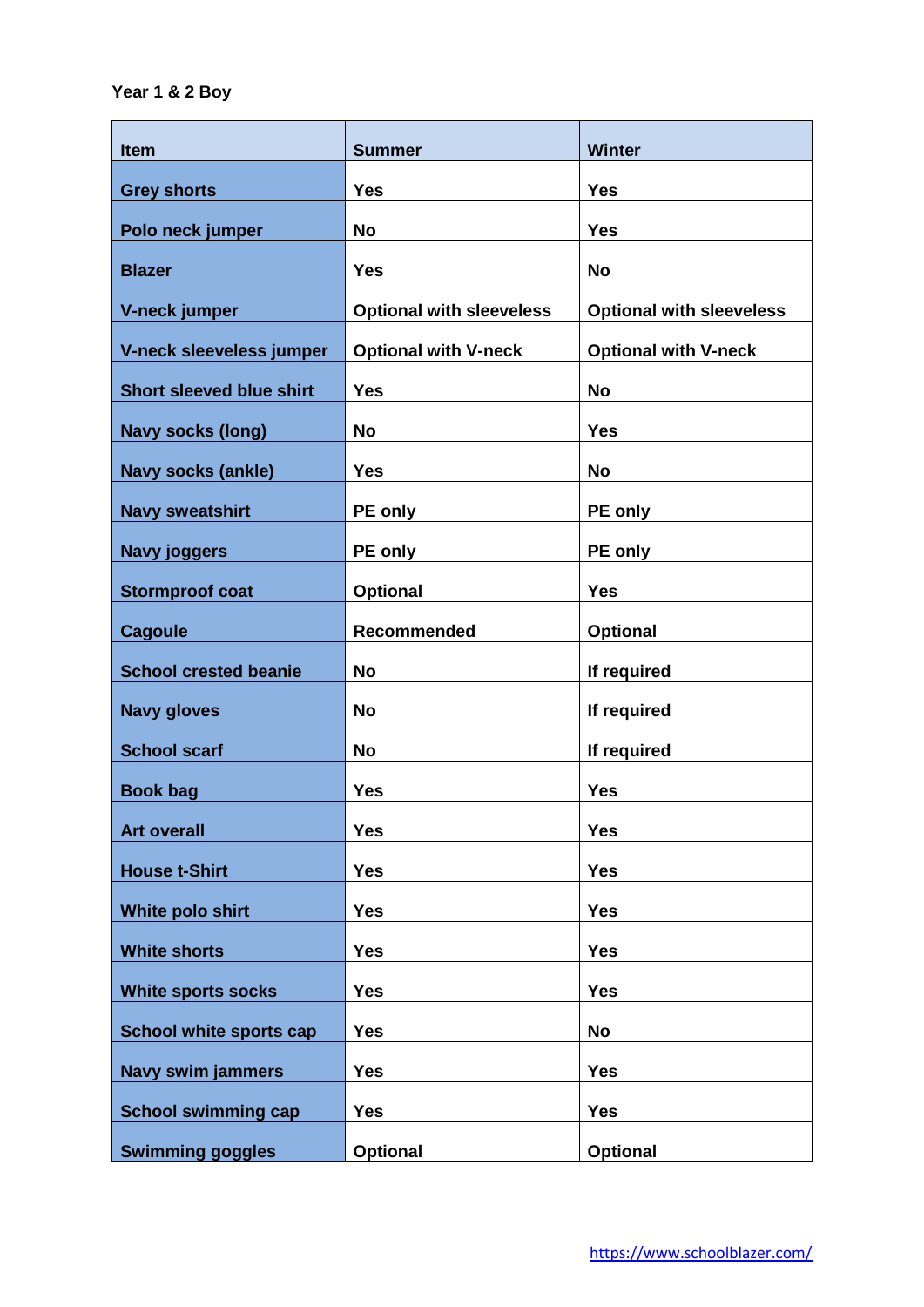# **Prep School Girl Uniform (Years 3-8)**

| <b>Item</b>                  | <b>Summer</b>        | <b>Winter</b>                                   |
|------------------------------|----------------------|-------------------------------------------------|
| <b>Pinafore</b>              | No                   | Yes (Years 3-4 only)                            |
| <b>Long kilt</b>             | <b>No</b>            | Yes (Years 5-8 only)                            |
| <b>White crested blouse</b>  | <b>No</b>            | <b>Optional</b><br>(with Kilt - years 7-8 only) |
| <b>Blazer</b>                | Yes                  | <b>No (Years 3-5)</b><br>Yes (Years 6-8)        |
| Cardigan                     | Recommended          | Recommended                                     |
| <b>Jumper</b>                | <b>Optional</b>      | <b>Optional</b>                                 |
| Pale blue blouse             | <b>No</b>            | <b>Yes</b>                                      |
| <b>Summer dress</b>          | <b>Yes</b>           | <b>No</b>                                       |
| Long navy socks              | No                   | <b>Yes</b>                                      |
| <b>Navy tights</b>           | No                   | <b>Optional with socks</b>                      |
| <b>White ankle socks</b>     | <b>Yes</b>           | <b>No</b>                                       |
| <b>Stormproof coat</b>       | <b>Optional</b>      | <b>Yes</b>                                      |
| <b>Cagoule</b>               | <b>Optional</b>      | <b>Optional</b>                                 |
| <b>School crested beanie</b> | <b>No</b>            | If required                                     |
| <b>Navy gloves</b>           | <b>No</b>            | If required                                     |
| <b>School scarf</b>          | <b>No</b>            | If required                                     |
| <b>School bag</b>            | <b>Yes</b>           | <b>Yes</b>                                      |
| <b>Art overall</b>           | Yes (years 3-5 only) | Yes (years 3-5 only)                            |
| <b>School tie</b>            | <b>No</b>            | <b>Yes (Y3-6)</b><br>School provides Y7-8 tie   |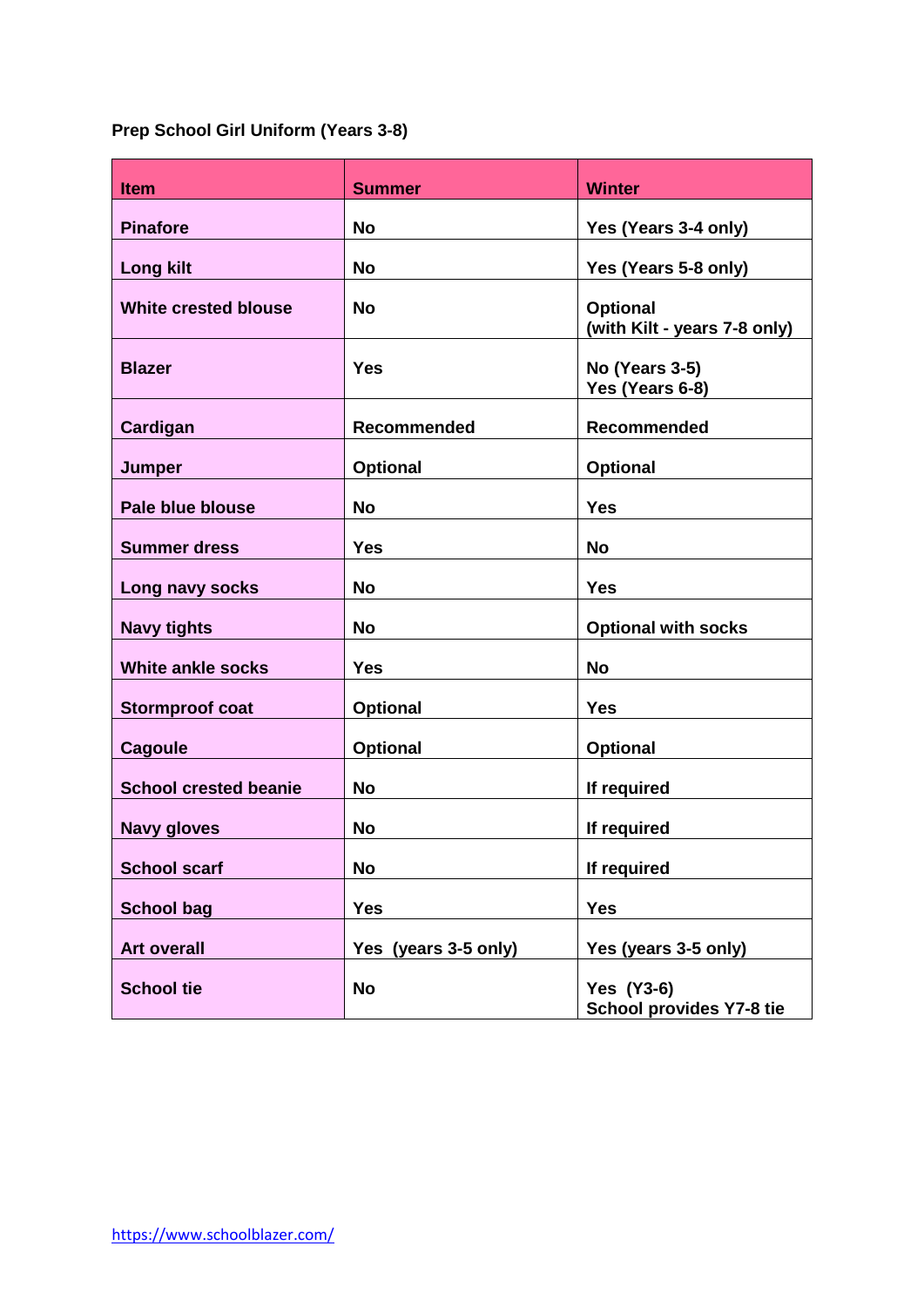**Prep School Girl Sports (Years 3-8)**

| <b>Item</b>                                | <b>Summer</b>   | <b>Winter</b>   |
|--------------------------------------------|-----------------|-----------------|
| <b>Tracksuit top</b>                       | <b>Yes</b>      | <b>Yes</b>      |
| <b>Tracksuit trousers</b>                  | <b>Yes</b>      | <b>Yes</b>      |
| <b>Navy hoodie</b>                         | <b>Optional</b> | <b>Optional</b> |
| Hockey polo (blue)                         | <b>No</b>       | <b>Yes</b>      |
| <b>Skort</b>                               | <b>Yes</b>      | <b>Yes</b>      |
| Navy base layer top                        | <b>Optional</b> | <b>Optional</b> |
| Navy base layer leggings                   | <b>Optional</b> | Optional        |
| <b>Games sock</b>                          | <b>Yes</b>      | <b>Yes</b>      |
| White PE top (for netball<br>and rounders) | <b>Yes</b>      | <b>Yes</b>      |
| <b>NEW athletic shorts</b>                 | <b>Yes</b>      | <b>Yes</b>      |
| White base layer                           | <b>Optional</b> | <b>Optional</b> |
| White sports socks*                        | <b>Yes</b>      | <b>Yes</b>      |
| School white sports cap                    | If required     | <b>No</b>       |
| <b>Swimming costume</b>                    | <b>Yes</b>      | <b>Yes</b>      |
| <b>Swimming hat</b>                        | <b>Yes</b>      | <b>Yes</b>      |
| <b>Swimming goggles</b>                    | <b>Optional</b> | <b>Optional</b> |
| <b>Games bag</b>                           | <b>Yes</b>      | <b>Yes</b>      |
| <b>House t-shirt</b>                       | <b>Yes</b>      | <b>Yes</b>      |

Please note that if a child chooses to wear base layers they need to be Hazelwood branded or plain. Only blue base layers can be worn with the navy kit and white base layer with the PE/summer white kit.

\*No trainer socks.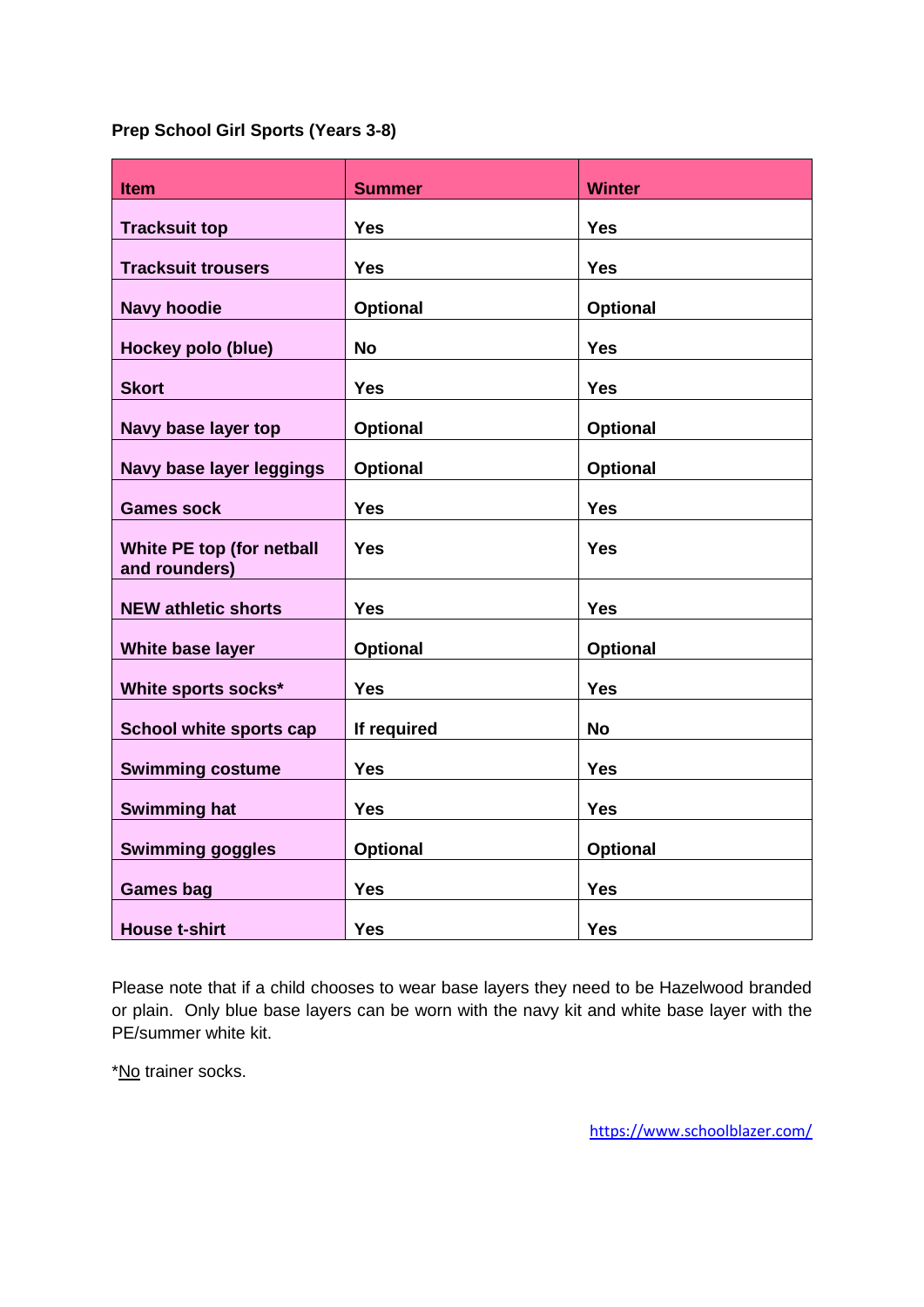# **Prep School Boy Uniform (Years 3-8)**

| <b>Item</b>                     | <b>Summer</b>                               | <b>Winter</b>                               |
|---------------------------------|---------------------------------------------|---------------------------------------------|
| <b>Grey trousers</b>            | Yes*                                        | <b>Yes</b>                                  |
| <b>Blazer</b>                   | Yes                                         | No (Years 3-5)<br>Yes (Years 6-8)           |
| V-neck jumper                   | <b>Optional with sleeveless</b>             | <b>Optional with sleeveless</b>             |
| <b>V-neck sleeveless</b>        | <b>Optional with V-neck</b>                 | <b>Optional with V-neck</b>                 |
| Long sleeved blue shirt         | <b>Optional with short</b><br>sleeved       | <b>Yes</b>                                  |
| <b>Short sleeved blue shirt</b> | <b>Optional with long sleeved</b>           | <b>No</b>                                   |
| <b>Navy socks (long)</b>        | <b>No</b>                                   | <b>Yes</b>                                  |
| <b>Navy socks (ankle)</b>       | <b>Yes</b>                                  | <b>Yes</b>                                  |
| <b>Stormproof coat</b>          | <b>Optional</b>                             | <b>Yes</b>                                  |
| <b>School crested beanie</b>    | <b>No</b>                                   | If required                                 |
| <b>Navy gloves</b>              | No                                          | If required                                 |
| <b>School scarf</b>             | <b>No</b>                                   | If required                                 |
| <b>Cagoule</b>                  | Optional                                    | <b>Optional</b>                             |
| <b>School bag</b>               | <b>Yes</b>                                  | <b>Yes</b>                                  |
| <b>Art overall</b>              | Yes (years 3-5 only)                        | Yes (years 3-5 only)                        |
| <b>School tie</b>               | Yes (Y3-6 only)<br>School provides Y7-8 tie | Yes (Y3-6 only)<br>School provides Y7-8 tie |

\*Children in Year 3 can continue to wear grey regulation shorts if weather is warm and it is their preference to do so.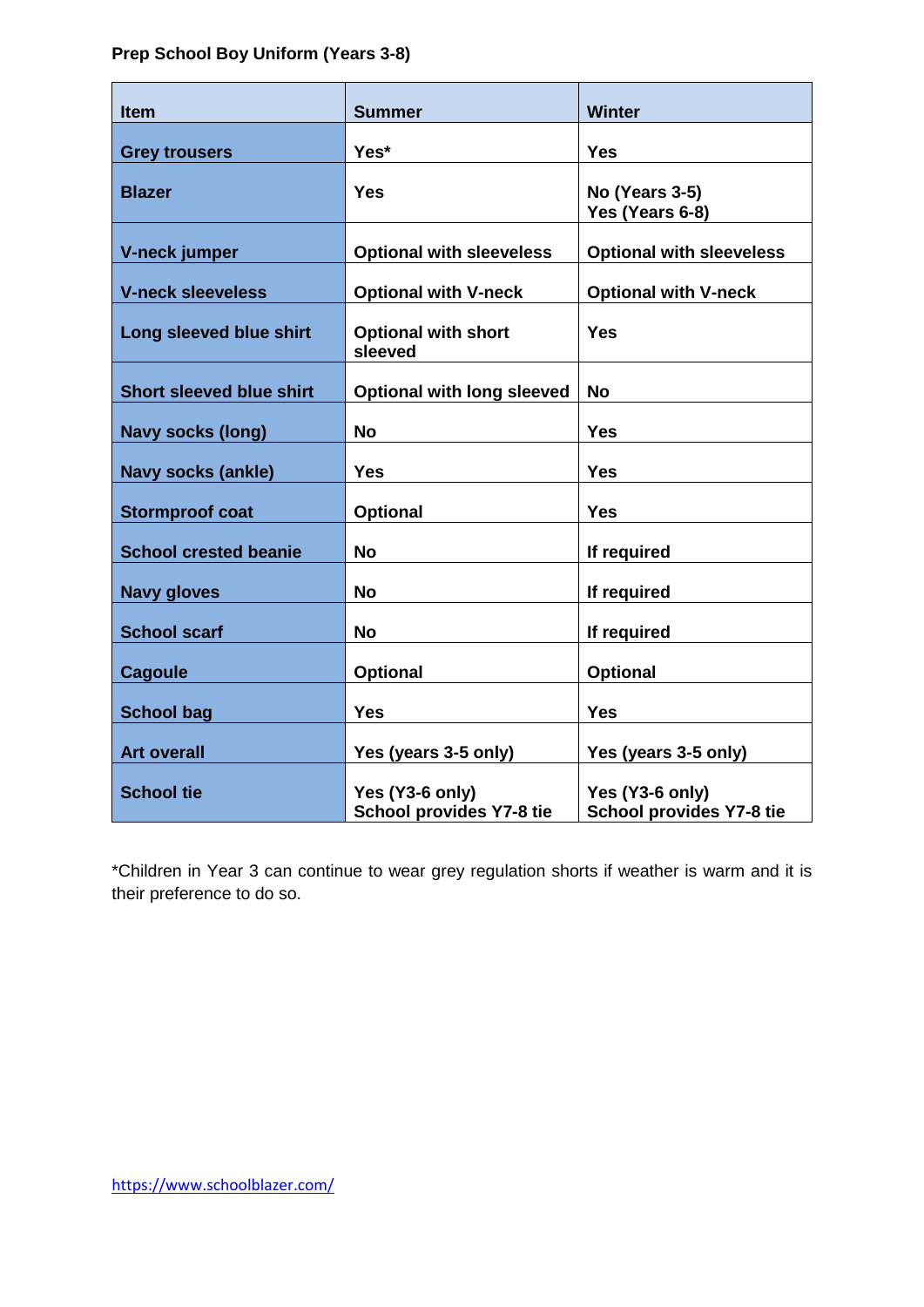## **Prep School Boy Sports (Years 3-8)**

| <b>Item</b>                      | <b>Summer</b>                                                               | <b>Winter</b>   |
|----------------------------------|-----------------------------------------------------------------------------|-----------------|
| <b>Tracksuit top</b>             | <b>Yes</b>                                                                  | <b>Yes</b>      |
| <b>Tracksuit trousers</b>        | <b>Yes</b>                                                                  | <b>Yes</b>      |
| <b>Navy hoodie</b>               | <b>Optional</b>                                                             | <b>Optional</b> |
|                                  |                                                                             |                 |
| <b>Rugby shirt</b>               | <b>Yes</b>                                                                  | <b>Yes</b>      |
| <b>Rugby shorts</b>              | <b>Yes</b>                                                                  | <b>Yes</b>      |
| <b>Rugby smock top</b>           | <b>No</b>                                                                   | <b>Yes</b>      |
| Navy base layer top              | <b>Optional</b>                                                             | <b>Optional</b> |
| <b>Navy base layer leggings</b>  | <b>Optional</b>                                                             | <b>Optional</b> |
| <b>Games sock</b>                | <b>Yes</b>                                                                  | <b>Yes</b>      |
| White PE top (& cricket)         | <b>Yes</b>                                                                  | <b>Yes</b>      |
| <b>White PE shorts</b>           | <b>Yes</b>                                                                  | <b>Yes</b>      |
| White base layer                 | <b>Optional</b>                                                             | <b>Optional</b> |
| <b>White sports socks</b>        | <b>Yes</b>                                                                  | <b>Yes</b>      |
| <b>School white sports cap</b>   | If required                                                                 | <b>No</b>       |
| <b>Navy swimming jammers</b>     | <b>Yes</b>                                                                  | <b>Yes</b>      |
| <b>Swimming hat</b>              | <b>Yes</b>                                                                  | <b>Yes</b>      |
| <b>Swimming goggles</b>          | <b>Optional</b>                                                             | <b>Optional</b> |
| <b>Games bag</b>                 | <b>Yes</b>                                                                  | <b>Yes</b>      |
| <b>House t-shirt</b>             | <b>Yes</b>                                                                  | <b>Yes</b>      |
| <b>Cricket trousers</b>          | Year 3 – wear white PE Shorts<br>Yes from Y4-Y8                             | <b>No</b>       |
| <b>Cricket jumper</b>            | Y3 - optional<br><b>Yes Y4-Y8*</b><br>*Optional if you have sleeveless      | <b>No</b>       |
| <b>Cricket sleeveless jumper</b> | <b>Y3 optional</b><br><b>Yes Y4-Y8*</b><br>*Optional if you have the jumper | <b>No</b>       |

Please note that if a child chooses to wear base layers they need to be Hazelwood branded or plain. Only blue base layers can be worn with the navy kit and white base layer with the PE/summer white kit. All cricket kit must be school regulation or plain white with no logos.